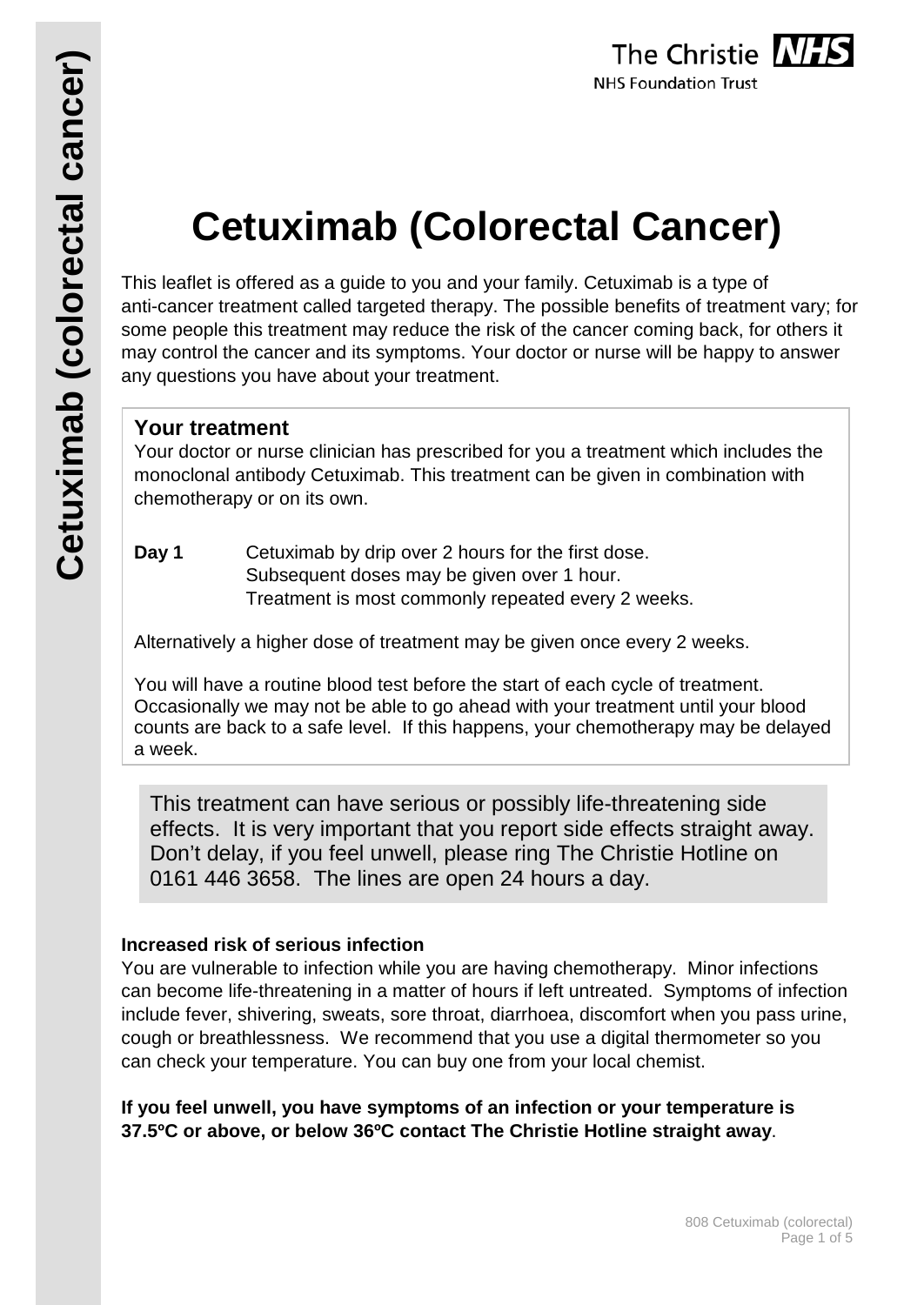# **Possible side effects**

This treatment can cause many different side effects. Some are more likely to occur than others. Everyone is different and not everyone gets all the side effects. Most side effects are usually temporary, but in some rare cases they can be life-threatening. It is important to tell your hospital doctor or nurse about any side effects so they can be monitored and, where possible, treated.

#### **Common side-effects (more than 1 in 10)**

#### • **Skin reaction**

The commonest reaction is an acne-like rash that can commonly affect the face, back, chest and arms. The rash often starts within the first 3 weeks of treatment and in most patients has settled down by 12 weeks after the treatment has started. You will be prescribed steroid skin creams and tablet antibiotics which often help to reduce the severity of the rash. Using a sunscreen with high UV protection can also help. Sometimes the cetuximab may not be given for 1-2 weeks to allow the skin to improve.

Patients who continue on cetuximab for long periods of time sometimes complain of itching, dry skin.

#### • **Eye problems**

You may experience inflammation of the eyelids; conjunctivitis,;your eyelashes may grow longer; you may produce excessive tears or have red, dry or itchy eyes.

#### • **Nail problems/ infections**

Pain and redness at the edges of finger or toenails can be a sign of infection and will require treatment with antibiotics.

#### • **Flu like symptoms**

Mild symptoms of fevers, chills, and nausea can occur at the time of the infusion and normally quickly resolve. Fatigue or tiredness is also quite common.

#### • **Diarrhoea**

Diarrhoea is a common side effect of your treatment. If you have watery diarrhoea you should immediately take the anti-diarrhoea treatment that the doctor has prescribed for you. This is the loperamide dispensed by The Christie pharmacy. Follow the doctor's instructions **EXACTLY**:

Take 2 loperamide capsules as soon as the first liquid stool occurs. Then take one capsule with each liquid loose stool. (The maximum dose of loperamide in a day is 8 capsules). **If you have a stoma or notice capsules in stoma output – you should ask for tablets rather than capsules.**

If you have an increase of more than 4 bowel movements each day or any diarrhoea at night, please ring The Christie Hotline on **0161 446 3658** for advice.

If you continue to have more than 4 bowel movements a day (compared to pretreatment) or bowel movements during the night, please ring The Christie Hotline for advice.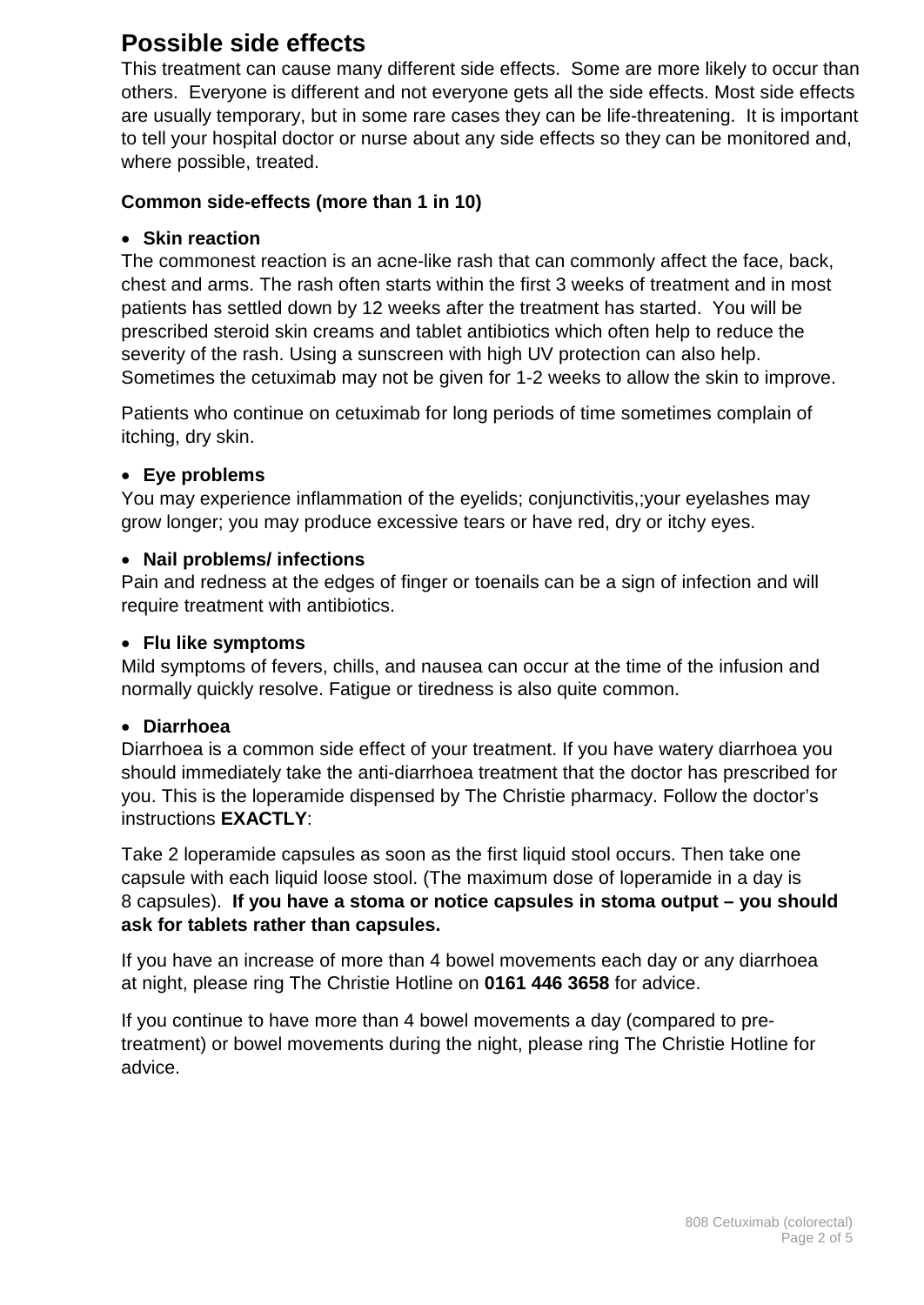#### • **Low magnesium**

Magnesium is a blood salt that can become low after several weeks of treatment with cetuximab. The commonest symptoms this can cause are weakness and muscle cramps and rarely can cause confusion or heart problems. The magnesium levels in your blood will be closely monitored and supplements can be given if the level falls below normal.

High magnesium foods include dark leafy greens, nuts, seeds, fish, beans, whole grains, avocados, yogurt, bananas, dried fruit and dark chocolate.

#### • **Mild nausea and vomiting (sickness)**

You may have mild nausea and vomiting. You may be given anti-sickness tablets to take at home. If you continue to feel or be sick, contact your GP or this hospital, because your anti-sickness medication may need to be changed or increased.

#### **Uncommon side-effects (less than 1 in 10)**

#### • **Allergic reaction**

Occasionally allergic reactions can occur whilst you are receiving the Cetuximab drip in hospital. This can result in symptoms of a rash, dizziness, wheeze, shortness of breath, and loss of consciousness. Before receiving Cetuximab all patients are given treatment to reduce the risk of a reaction occurring. If you develop an allergic reaction the drip will be stopped and further treatment will be given to help the reaction settle.

Serious infusion reactions occurred in approximately 3% of patients in clinical trials, with a fatal outcome reported in less than 1 in 1,000.

#### • **Lung toxicity**

Interstitial lung disease (ILD) is excessive, unnatural inflammation of the lungs and is a rare toxicity occurring in less than 1 in 200 patients. You may experience a trouble-some, persistent cough and severe breathing difficulties which can rarely be fatal. In patients who already have interstitial pneumonitis or pulmonary fibrosis, the benefits of therapy versus the risk of lung complications will be specifically discussed with your doctor.

#### **Serious and potentially life threatening side effects**

In a small proportion of patients chemotherapy can result in very severe side effects which may rarely result in death. The team caring for you will discuss the risk of these side effects with you.

# **Sex, contraception & fertility**

**Protecting your partner and contraception:** We recommend that you or your partner use a condom during sexual intercourse while you are having the course of chemotherapy. Chemotherapy is dangerous to unborn babies and this will also protect you and your partner from any chemotherapy drugs that may be present in semen and in the vagina. If you suspect that you may be pregnant please tell your doctor immediately.

**Fertility:** This chemotherapy may affect your ability to have children. Your doctor or nurse should have discussed this with you. If not, please ask them before you start treatment.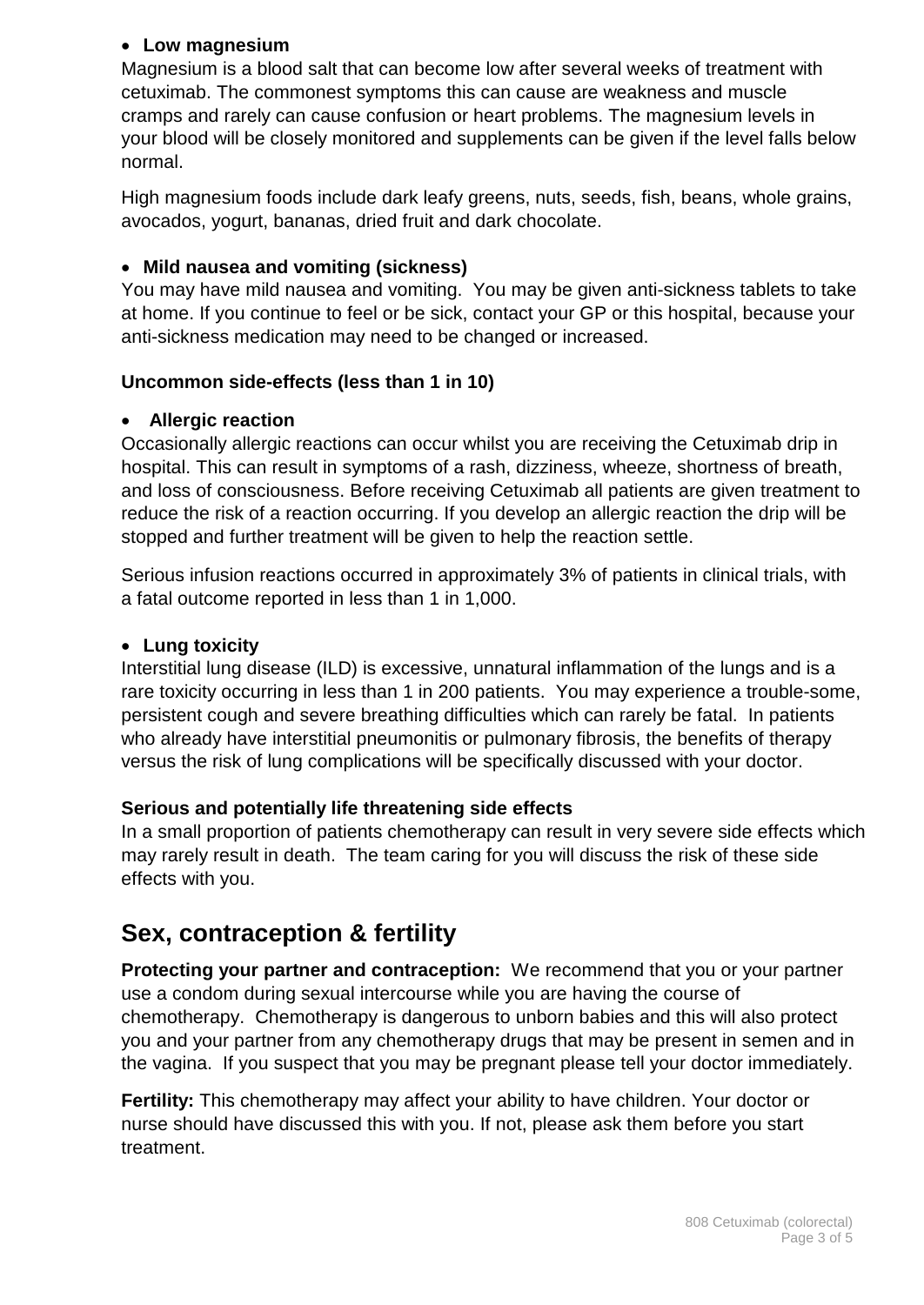# **Late side effects**

Some side effects may become evident only after a number of years. In reaching any decision with you about treatment, the potential benefit you receive from treatment will be weighed against the risks of serious long term side effects to the heart, lungs, kidneys and bone marrow. With some drugs there is also a small but definite risk of developing another cancer. If any of these problems specifically applies to you, the doctor will discuss these with you and note this on your consent form.

# **Contacts**

If you have any general questions or concerns about your treatment, please ring the area where you are having treatment:

- Administration enquiries **0161 918 7606/7610** • Chemotherapy nurse: **0161 918 7171** • Clinical trials unit **0161 918 7663**
- 

For advice ring The Christie Hotline on **0161 446 3658** (24 hours)